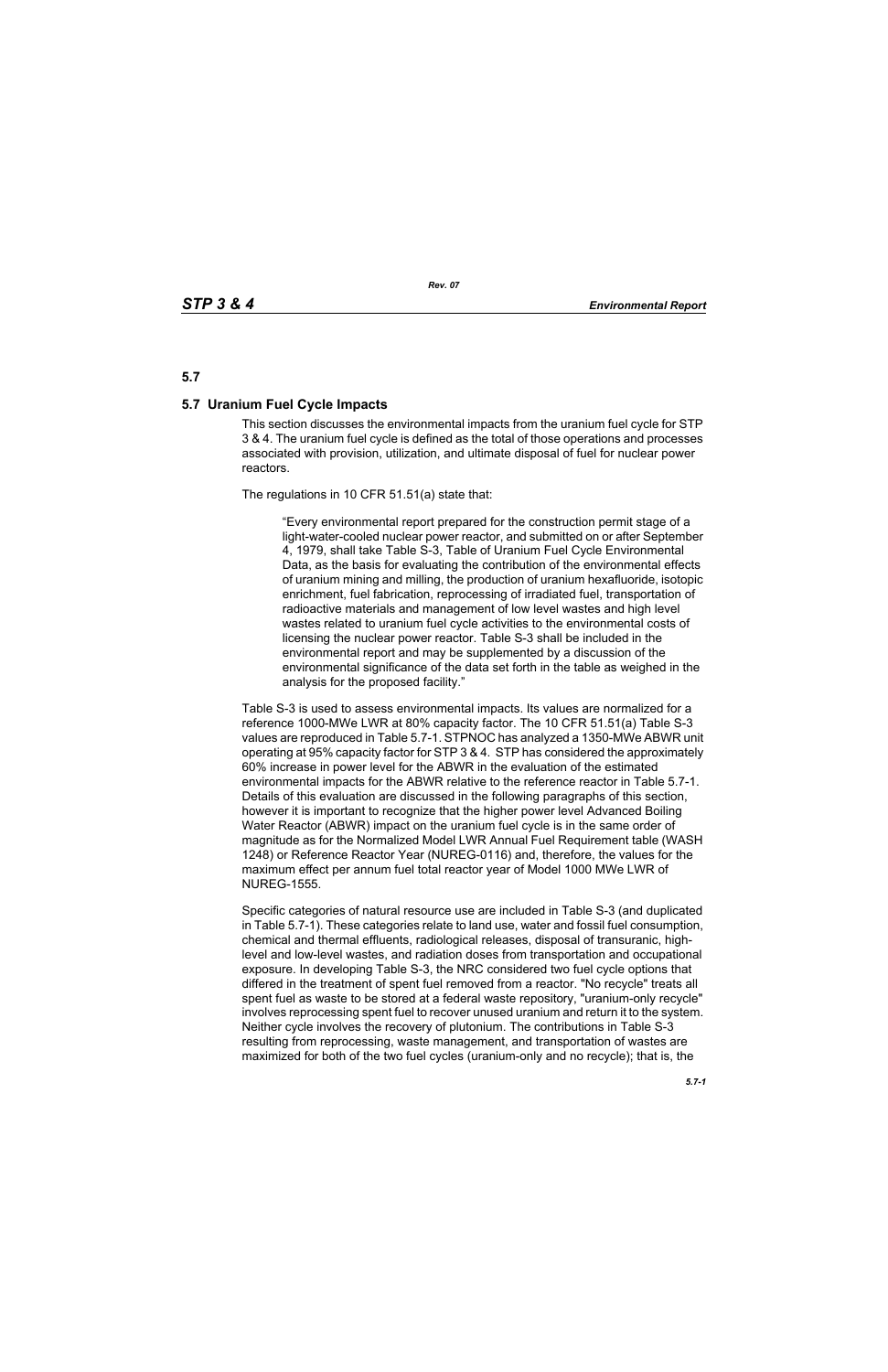identified environmental impacts are based on the cycle that results in the greater impact.

The Nuclear Nonproliferation Act of 1978, Pub. L. No. 95-242 (22 USC 3201 et seq.), has significantly affected the disposition of spent nuclear fuel by deferring indefinitely the commercial reprocessing and recycling of spent fuel produced in the U.S. commercial nuclear power program. While the ban on the reprocessing of spent fuel was lifted during the Reagan administration, economic circumstances changed, reserves of uranium ore increased, and the stagnation of the nuclear power industry provided little incentive for the industry to resume reprocessing. During the 109th Congress, the Energy Policy Act of 2005, Pub. L. No. 109-58 (119 Stat. 594 [2005]), was enacted. It authorized the DOE to conduct an advanced fuel recycling technology research and development program to evaluate proliferation-resistant fuel recycling and transmutation technologies that minimize environmental or public health and safety impacts. Consequently, while federal policy does not prohibit reprocessing, additional DOE efforts would be required before commercial reprocessing and recycling of spent fuel produced in the U.S. commercial nuclear power plants could commence.

The following assessment of the environmental impacts of the fuel cycle for an ABWR at the STP site is based on the values in Table S-3 and NRC's analysis of the radiological impacts from radon-222 and technetium-99 in NUREG-1437 (Reference 5.7-1) which STPNOC has reviewed and updated for this analysis. NUREG-1437 and Addendum 1 to the GEIS (Reference 5.7-2) provide a detailed analysis of the environmental impacts from the uranium fuel cycle. Although NUREG-1437 is specific to impacts related to license renewal, the information is relevant to this review because the ABWR design considered here is also a LWR and uses the same type of fuel.

The fuel cycle impacts in Table S-3 are based on a reference 1000 MWe LWR operating at an annual capacity factor of 80% for an electrical output of 800 MWe. STPNOC will operate two ABWR units at the site. The standard configuration (a single unit) will be used to evaluate uranium fuel cycle impacts relative to the reference reactor. In the following evaluation of the environmental impacts of the fuel cycle for the ABWR, STPNOC assumed a 1350 MWe reactor with a capacity factor of 95% for an electrical output of approximately 1280 MWe. The ABWR output is approximately 60% greater than the output used to estimate impact values in Table S-3 (reproduced in Table 5.7-1) for the reference reactor. As stated earlier in this section, data used for evaluation of the uranium fuel cycle environmental impact has been scaled from the reference reactor impacts to reflect the output of one ABWR.

NRC calculated the values in Table S-3 from industry averages for the performance of each type of facility or operation associated with the fuel cycle. NRC chose assumptions so that the calculated values will not be underestimated. This approach was intended to ensure that the actual values will be less than the quantities shown in Table S-3 for all LWR nuclear power plants within the widest range of operating conditions. Changes in the fuel cycle and reactor operations have occurred since Table S-3 was promulgated. For example, the estimated quantity of fuel required for a year's operation of a nuclear power plant can now reasonably be calculated assuming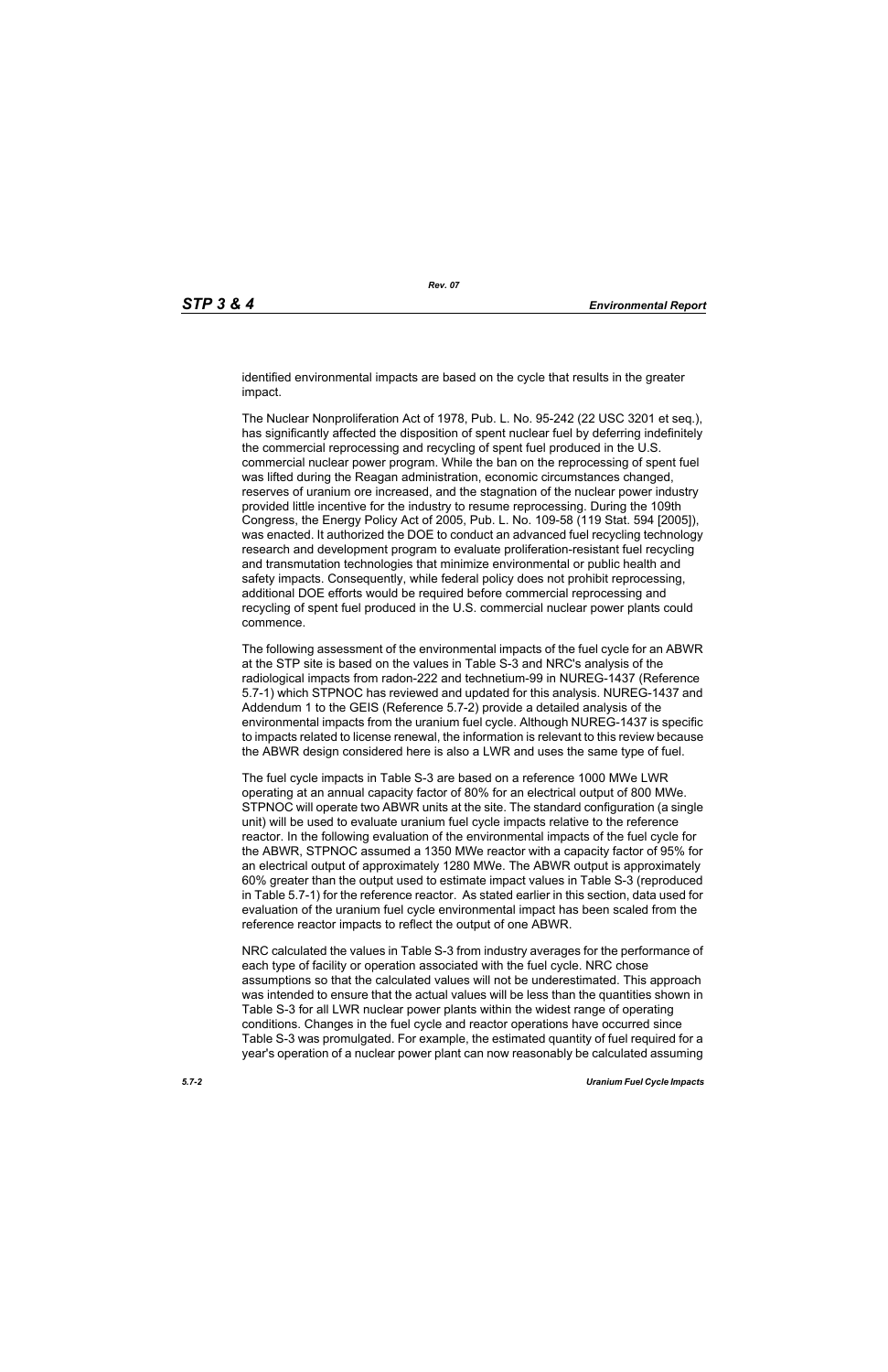a 60-year lifetime (40 years of initial operation plus a 20-year license renewal term). This was done in NUREG-1437 for both BWRs and PWRs, and the highest annual requirement (35 metric tonnes [MT] of uranium made into fuel for a BWR) was used in NUREG-1437 as the basis for the reference reactor year. A number of fuel management improvements have been adopted by nuclear power plants to achieve higher performance and to reduce fuel and enrichment requirements, reducing annual fuel requirements. Therefore, Table S-3 remains a conservative estimate of the environmental impacts of the fuel cycle fueling nuclear power reactors operating today.

Another change is the elimination of the U.S. restrictions on the importation of foreign uranium. The economic conditions of the uranium market now and in the foreseeable future favor full use of foreign uranium at the expense of the domestic uranium industry. These market conditions have forced the closing of most U.S. uranium mines and mills, substantially reducing the environmental impacts in the United States from these activities. However, the Table S-3 estimates have not been adjusted accordingly so as to ensure that these impacts, which will have been experienced in the past and may be fully experienced in the future, are considered. Factoring in changes to the fuel cycle suggests that the environmental impacts of mining and milling could drop to levels below those in Table S-3. Section 6.2.3 of NUREG-1437 discusses the sensitivity of these changes in the fuel cycle on the environmental impacts.

#### **5.7.1 Land Use**

The total annual land requirements for the fuel cycle supporting an ABWR will be about 181 acres. Approximately 21 acres will be permanently committed land, and 160 acres will be temporarily committed. A "temporary" land commitment is a commitment for the life of the specific fuel cycle plant (e.g., a mill, enrichment plant, or succeeding plants). Following decommissioning, the land could be released for unrestricted use. "Permanent" commitments represent land that may not be released for use after decommissioning because decommissioning does not result in the removal of sufficient radioactive material to meet the limits of 10 CFR 20, Subpart E for release of an area for unrestricted use.

In comparison, a coal-fired plant with the same MWe output as the ABWR using stripmined coal requires the disturbance of about 320 acres per year for fuel alone. The impacts on land use from the uranium fuel cycle will be SMALL and will not warrant mitigation.

#### **5.7.2 Water Use**

Principal water use for the fuel cycle supporting STP 3 & 4 will be that required to remove waste heat from the power stations supplying electricity to the enrichment process. Scaling from Table S-3, of the total annual water use of 1.82  $\times$  10<sup>10</sup> gallons for the ABWR fuel cycle, about  $1.78 \times 10^{10}$  gallons will be required for the removal of waste heat. Evaporative losses from fuel cycle process cooling will be about  $2.57 \times 10^8$ gallons per year and mine drainage will account for 2.04  $\times$  10<sup>8</sup> gallons per year. Impacts on water use from the uranium fuel cycle will be SMALL and will not warrant mitigation.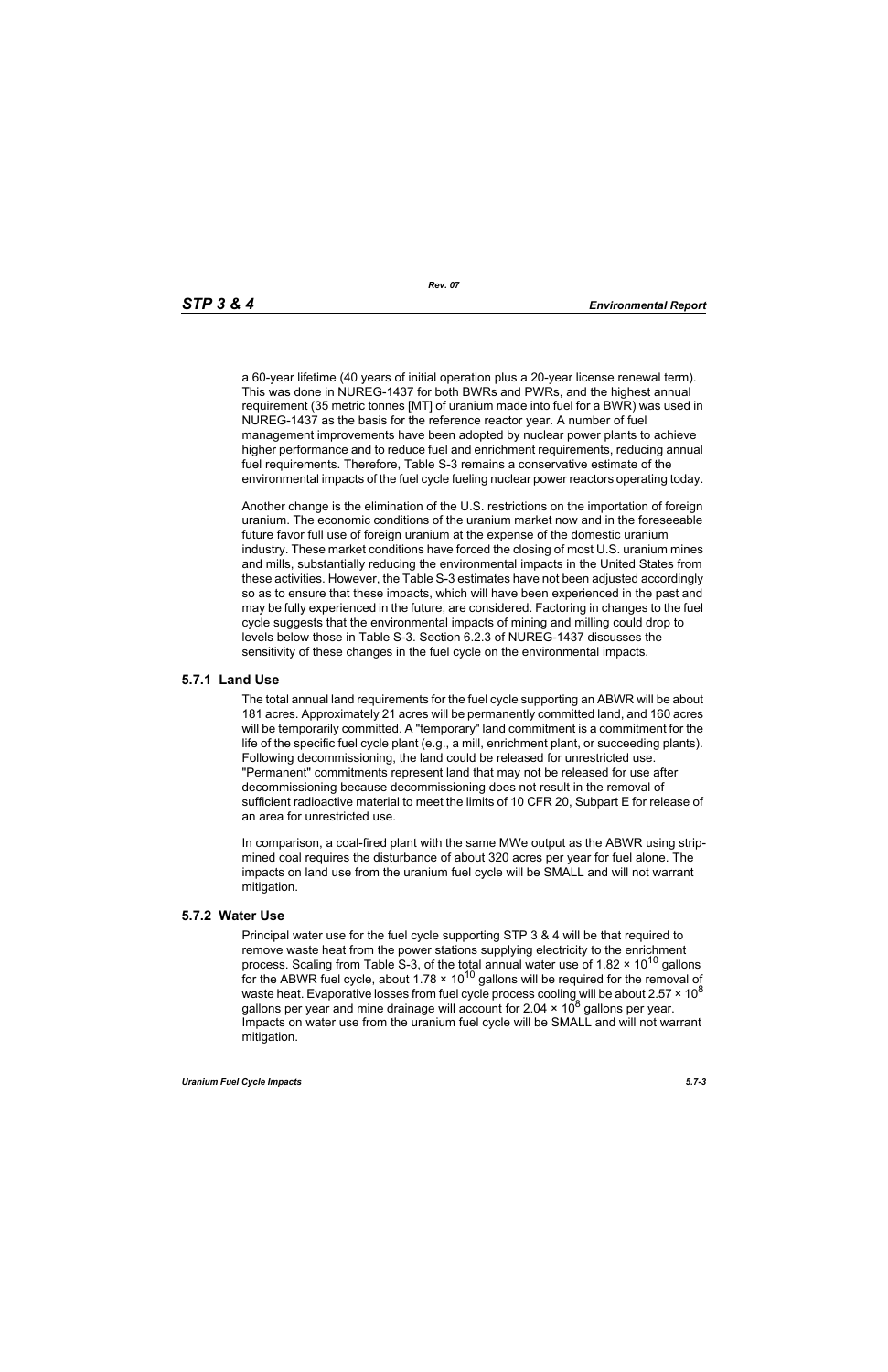## **5.7.3 Fossil Fuel Impacts**

Electric energy and process heat are required during various phases of the fuel cycle process. The electric energy is usually produced by the combustion of fossil fuel at conventional power plants. Electric energy associated with the fuel cycle represents about 5% of the annual electric power production of the reference reactor. Process heat is primarily generated by the combustion of natural gas. This gas consumption, if used to generate electricity, represents less than 0.4% of the electrical output of the reference reactor. The direct and indirect consumption of electric energy for fuel cycle operations would be small relative to the power production of the proposed units.

## **5.7.4 Chemical Effluents**

The quantities of liquid, gaseous, and particulate discharges associated with the fuel cycle processes are given in Table S-3 (Table 5.7-1) for the reference 1000-MWe LWR. The quantities of effluents for an ABWR will be approximately 60% greater than those in Table S-3 (Table 5.7-1). The principal effluents are  $SO_x$ , NO<sub>x</sub>, and particulates. Based on the U.S. Environmental Protection Agency's National Air Pollutant Emissions Estimates (Reference 5.7-3), these ABWR emissions constitute less than 0.052% of all  $SO_2$  emissions in 2005, and less than 0.012% of all  $NO_x$ emissions in 2005.

Liquid chemical effluents produced in the fuel cycle processes are related to fuel enrichment and fabrication and may be released to receiving waters. All liquid discharges into navigable waters of the United States from facilities associated with fuel cycle operations are subject to requirements and limitations set by an appropriate federal, state, regional, local, or tribal regulatory agency. Tailing solutions and solids are generated during the milling process and are not released in quantities sufficient to have a significant impact on the environment. Impacts from chemical effluents from the uranium fuel cycle will be SMALL and will not warrant mitigation.

## **5.7.5 Radioactive Effluents**

Radioactive gaseous effluents estimated to be released to the environment from waste management activities and certain other phases of the fuel cycle are set forth in Table S-3 (Table 5.7-1). Using Table S-3 data, Subsection 6.2.2.1 of NUREG-1437 estimates the 100-year environmental dose commitment to the U.S. population from the fuel cycle (excluding reactor releases and dose commitments due to radon-222 and technetium-99) to be about 400 person-rem per reference reactor year. The estimated dose commitment to the U.S. population will be approximately 640 personrem per year of operation for the ABWR.

Subsection 6.2.2.1 of NUREG-1437 estimates the additional whole body dose commitment to the U.S. population from radioactive liquid wastes effluents due to all fuel cycle operations (other than reactor operation) to be approximately 200 personrem per reference reactor year. The estimated dose commitment to the U.S. population will be approximately 320 person-rem per year of operation for the ABWR. Thus, the estimated 100-year environmental dose commitment to the U.S. population from radioactive gaseous and liquid releases from fuel cycle operations is approximately 960 person-rem to the whole body per reactor-year for the ABWR.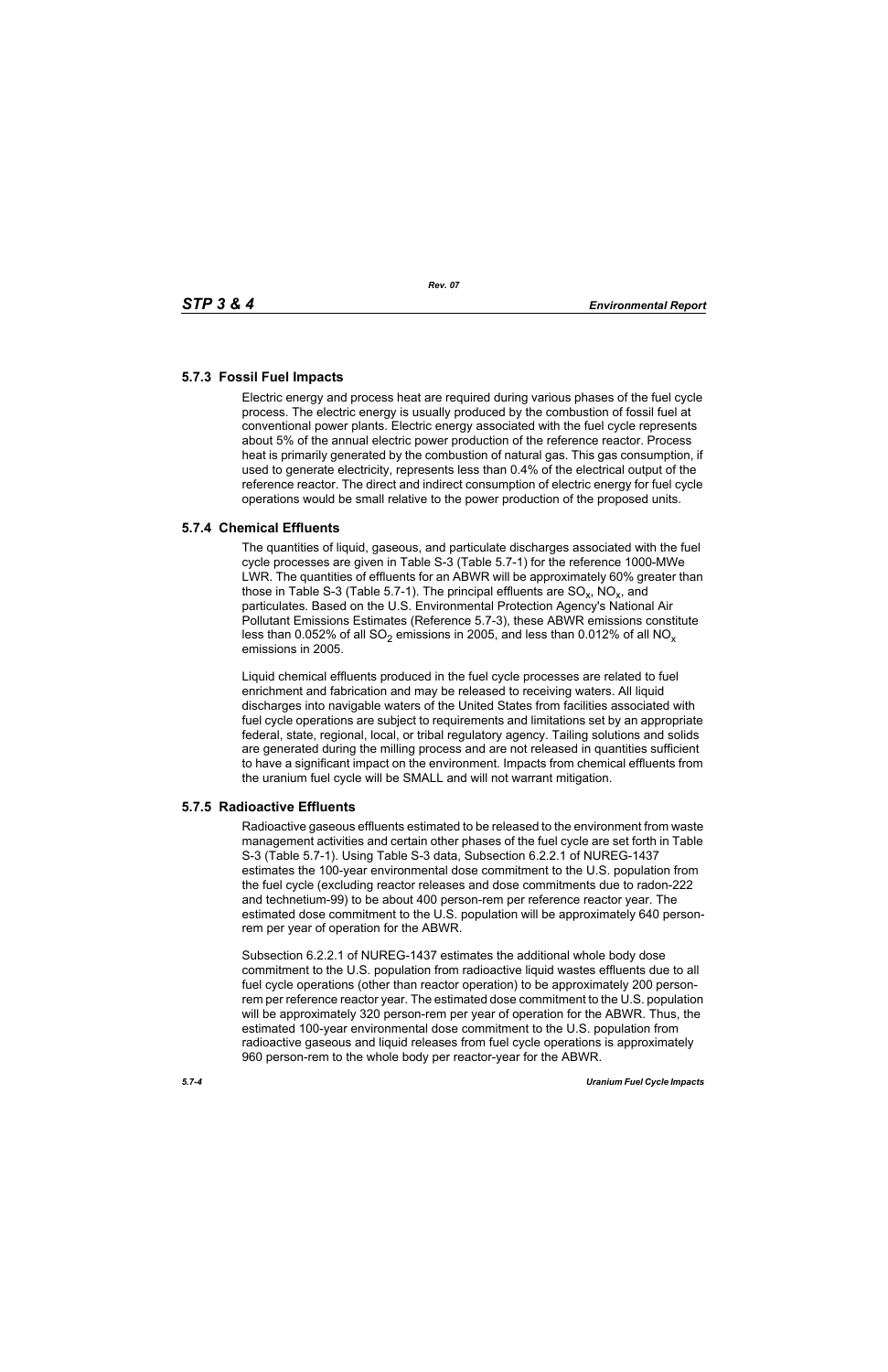The radiological impacts of radon-222 and technetium-99 releases are not included in Table S-3. Principal radon releases occur during mining and milling operations and as emissions from mill tailings. Principal technetium-99 releases occur as releases from the gaseous diffusion enrichment process. NRC provided an evaluation of these technetium-99 and radon-222 releases in NUREG-1437. STPNOC has reviewed the evaluation, considers it reasonable, and has provided it as part of this application for STP 3 & 4.

Section 6.2 of NUREG-1437 estimates radon-222 releases from mining and milling operations, and from mill tailings for a year of operation of the reference 1000-MWe LWR. The estimated releases of radon-222 for one ABWR are 8300 curies (Ci) per year. Of this total, approximately 78% will be from mining, 15% from milling, and 7% from inactive tails before stabilization. Radon releases from stabilized tailings were estimated to be 1.6 Ci per year for the ABWR; that is 60% greater than the NUREG-1437 estimate for the reference reactor year. The major risks from radon-222 are from exposure to the bone and lung, although there is a small risk from exposure to the whole body. The organ-specific dose weighting factors from 10 CFR 20 were applied to the bone and lung doses to estimate the 100-year dose commitment from radon-222 to the whole body. The 100-year estimated dose commitment from mining, milling, and tailings before stabilization for the ABWR will be approximately 1500 person-rem to the whole body. From stabilized tailing piles, the same estimated 100-year environmental dose commitment will be approximately 28 person-rem to the whole body.

NUREG-1437 considered the potential health effects associated with the releases of technetium-99 for the reference reactor. The estimated technetium-99 releases for the ABWR will be 0.011 Ci from chemical processing of recycled uranium hexafluoride before it enters the isotope enrichment cascade and 0.0080 Ci into groundwater from a high-level waste repository. The major risks from technetium-99 are from exposure of the gastrointestinal tract and kidneys, and a small risk from whole-body exposure. Applying the organ-specific dose weighting factors from 10 CFR 20 to the gastrointestinal tract and kidney doses, the total-body 100-year dose commitment from technetium-99 is estimated to be 160 person-rem for the ABWR.

Although radiation can cause cancer at high doses and high dose rates, no data unequivocally establish a relationship between cancer and low doses or low dose rates below approximately 10,000 person-rem. However, to be conservative, radiation protection experts assume that any amount of radiation may pose some risk of cancer, or a severe hereditary effect, and that higher radiation exposures create higher risks. Therefore, a linear, no-threshold dose response relationship is used to describe the relationship between radiation dose and detrimental effects. Simply stated, any increase in dose, no matter how small, results in an incremental increase in health risk. A recent report by the National Academy of Sciences (Reference 5.7-4) supports the linear, no-threshold dose response model.

Based on this model, risk to the public from radiation exposure can be estimated using the nominal probability coefficient (730 fatal cancers, nonfatal cancers, or severe hereditary effects per 1  $\times$  10<sup>6</sup> person-rem) from the International Commission on Radiation Protection (ICRP) Publication 60 (Reference 5.7-5). This coefficient,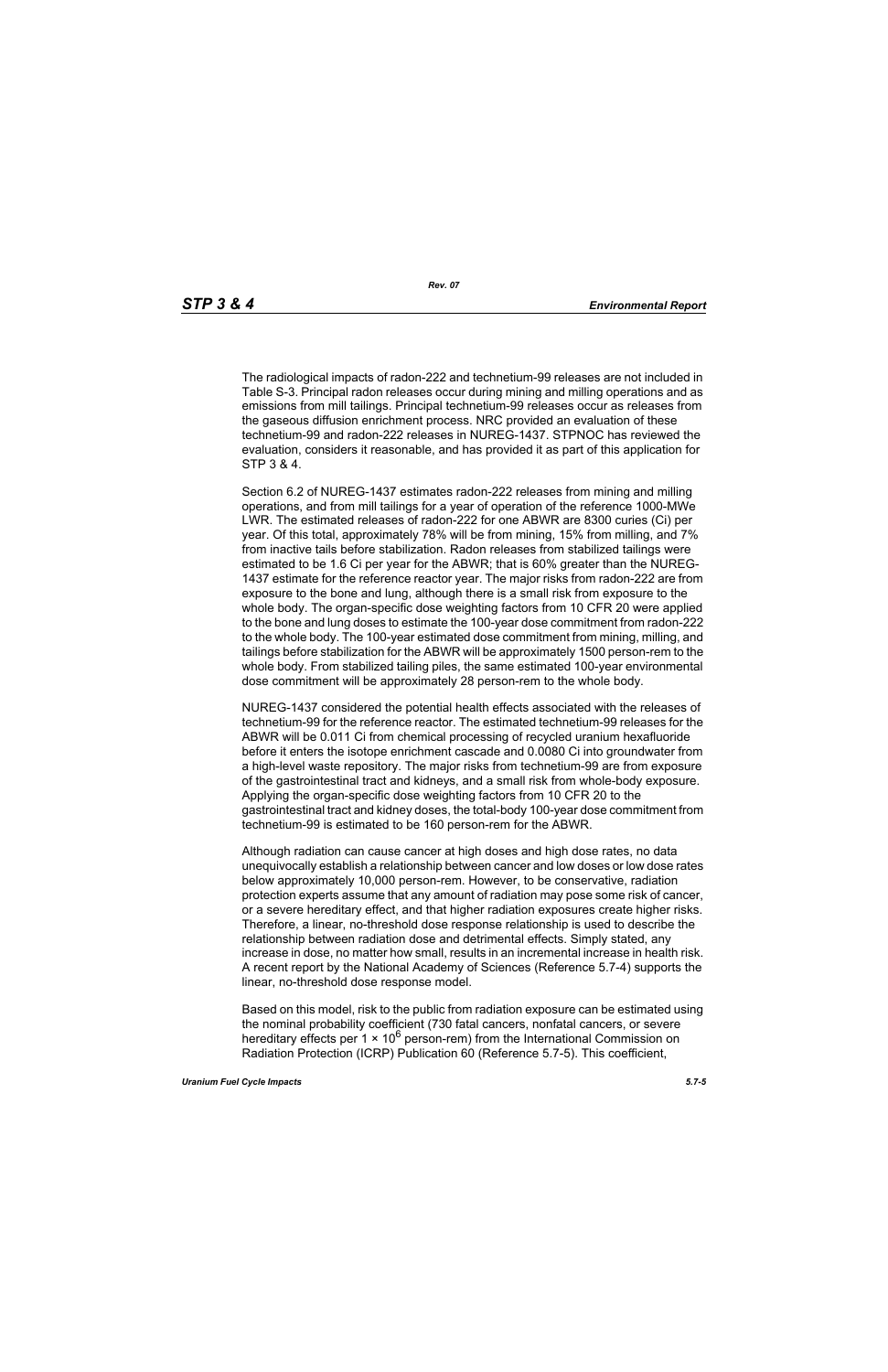*Rev. 07*

multiplied by the sum of the estimated whole-body population doses estimated above for the ABWR, approximately 2600 person-rem per year, estimates that the U.S. population could incur a total of approximately 1.9 fatal cancers, nonfatal cancers, or severe hereditary effects from the annual fuel cycle for the ABWR. This risk is small compared to the number of fatal cancers, nonfatal cancers, and severe hereditary effects that will be estimated to occur in the U.S. population annually from exposure to natural sources of radiation using the same risk estimation methods.

Based on these analyses, STPNOC concludes that the environmental impacts of radioactive effluents from the fuel cycle will be SMALL and will not warrant mitigation.

### **5.7.6 Radioactive Waste**

The quantities of radioactive waste (low-level, high-level, and transuranic wastes) associated with fuel cycle processes are presented in Table S-3 (Table 5.7-1). For lowlevel waste disposal, NRC notes in 10 CFR 51.51(b) that there will be no significant radioactive releases to the environment. For high-level and transuranic wastes, NRC notes that these wastes are to be disposed at a repository, such as the candidate repository at Yucca Mountain, Nevada. No release to the environment is expected to be associated with such disposal because all of the gaseous and volatile radionuclides contained in the spent fuel are assumed to be released to the atmosphere before disposal of the waste.

There is some uncertainty associated with the high-level waste and spent fuel disposal component of the fuel cycle. The regulatory limits for offsite releases of radionuclides for the current candidate repository site have not been finalized. However, NRC has assumed that limits would be developed along the line of the 1995 National Academy of Sciences report, "Technical Bases for Yucca Mountain Standards" (Reference 5.7- 6), and that in accordance with the Commission's Waste Confidence Decision (10 CFR 51.23), a repository can and likely will be developed at some site that will comply with such limits, with peak doses to virtually all individuals of 100 person-rem per year or less (Reference 5.7-1). It is reasonable to conclude that the offsite radiological impacts of spent fuel and high-level waste disposal would not be sufficiently great to preclude construction of new units at the STP site.

For the reasons stated above, STPNOC concludes that the environmental impacts of radioactive waste disposal will be SMALL and will not warrant mitigation.

## **5.7.7 Occupational Dose**

The estimated occupational dose attributable to all phases of the fuel cycle is approximately 960 person-rem per year for the ABWR. This is based on a 600 personrem-per-year occupational dose estimate attributable to all phases of the fuel cycle for the reference reactor (Reference 5.7-1). The dose to any individual worker would be maintained within the dose limit of 10 CFR 20, which is five rem per year. The environmental impacts from this occupational dose would be SMALL.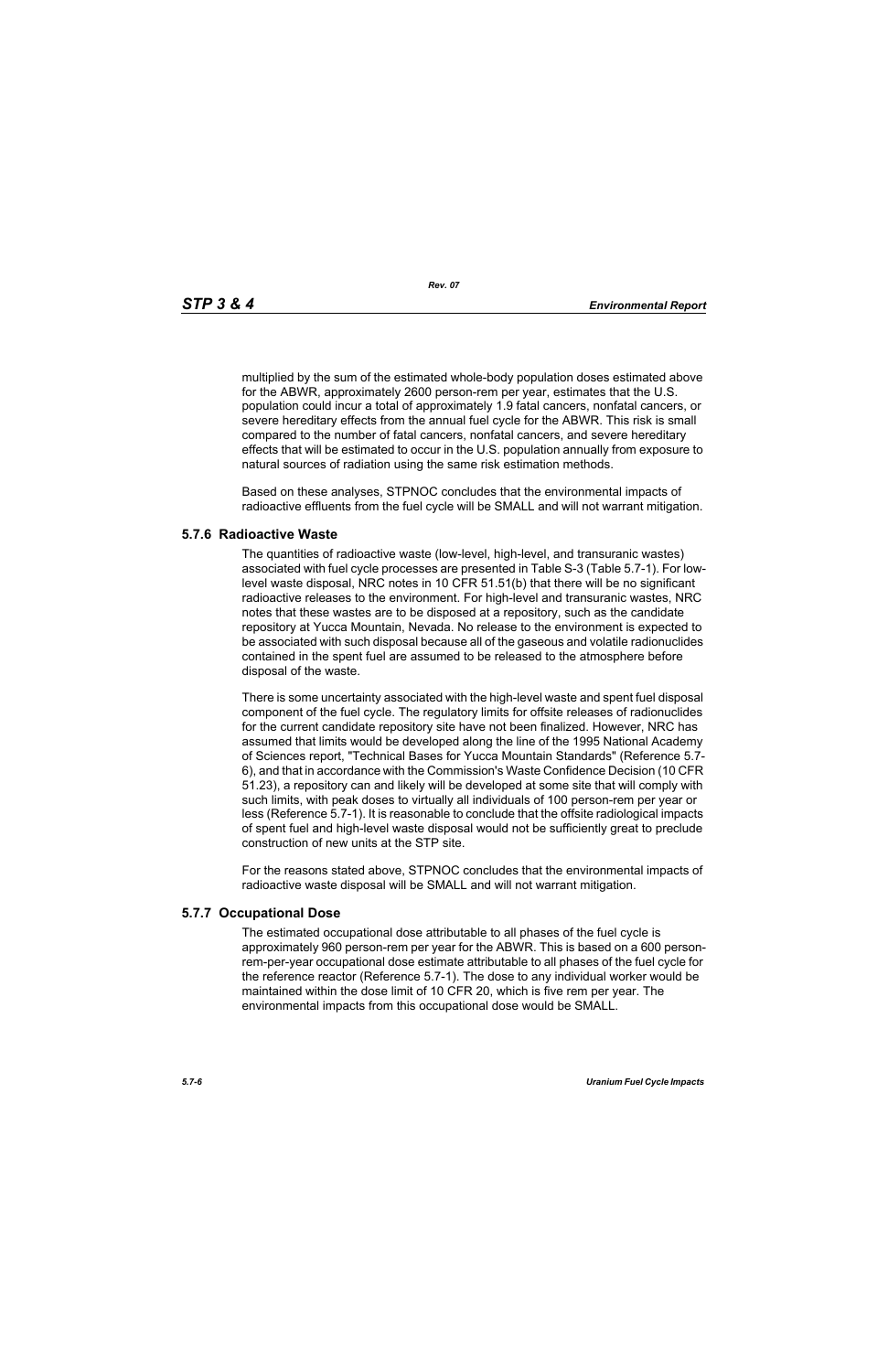# **5.7.8 Transportation**

The transportation dose to workers and the public totals about 2.5 person-rem per year for the reference reactor as presented in Table S-3 (Table 5.7-1). This corresponds to a dose of 4.0 person-rem per year for the ABWR. Estimated dose to workers is below established safe limit. For comparative purposes, the estimated collective dose from natural background radiation to the population within 50 miles of the STP site is 75,000 person-rem per year. On the basis of this comparison, STPNOC concludes that environmental impacts of transportation from the fuel cycle will be SMALL and will not warrant mitigation.

### **5.7.9 Summary**

STPNOC evaluated the environmental impacts of the uranium fuel cycle as given in Table S-3 and considered the effects of radon-222 and technetium-99 releases based on the information presented in NUREG-1437. For determination of "small radiological impact" compliance with dose and release levels were utilized. Arguments based on comparison with natural background radiation were used only where dose and release levels cannot be established without great uncertainty, e.g., for large populations. NUREG-1437, Vol. 1, Section 6.2.4 Conclusions, in the paragraph states that "The aggregate nonradiological impact of the uranium fuel cycle resulting from the renewal of an operating license on any plant is small". Based on this evaluation, STPNOC concludes that the impacts associated with the uranium fuel cycle would be SMALL, and mitigation would not be warranted.

#### **5.7.10 References**

- 5.7-1 "Generic Environmental Impact Statement for License Renewal of Nuclear Plants, Section 6.2, 'Impacts of the Uranium Fuel Cycle,'" NUREG-1437, Volume 1, May 1996.
- 5.7-2 "Generic Environmental Impact Statement for License Renewal of Nuclear Plants, Section 6.3, 'Transportation', and Table 9.1, 'Summary of findings on NEPA issues for license renewal of nuclear power plants,'" NUREG-1437, Volume 1, Addendum 1, August 1999.
- 5.7-3 "National Air Pollutant Emissions Estimates (fires and dust excluded) for Major Pollutants," EPA 2006. Available at http://earth1.epa.gov/airtrends/pdfs/table3.pdf, accessed January 29, 2007.
- 5.7-4 "Health Risks from Exposure to Low Levels of Ionizing Radiation: BEIR VII – Phase 2," Committee to Assess Health Risks From Exposure to Low Levels of Ionizing Radiation, Board on Radiation Effects Research, Division of Earth and Life Studies, National Research Council, National Academy Press, Washington D.C, 2006, NAS 2006. Available at http://www.nap.edu/books/030909156X/html.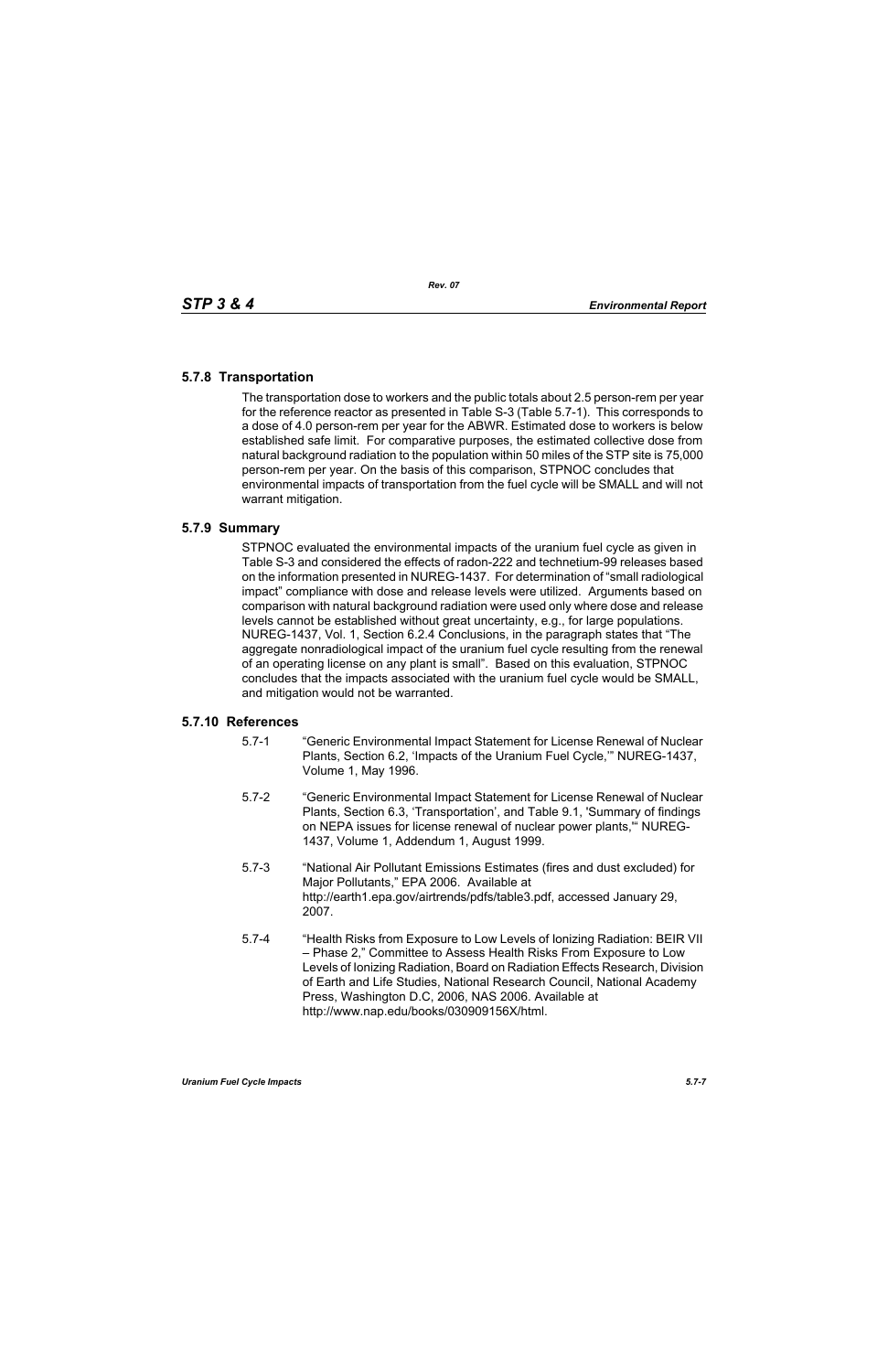- 5.7-5 "1990 Recommendations of the International Commission of Radiological Protection, ICRP Publication 60, Annals of the ICRP 21(1-3)," ICRP 1991, Pergammon Press, New York, New York, 1991.
- 5.7-6 "Technical Bases for Yucca Mountain Standards," Committee on Technical Bases for Yucca Mountain Standards, Board on Radioactive Waste Management, Commission on Geosciences, Environment, and Resources, National Research Council, National Academy Press, Washington D.C., 1995, NAS 1995. Available at http://books.nap.edu/books/0309052890/html/R1.html#pagetop.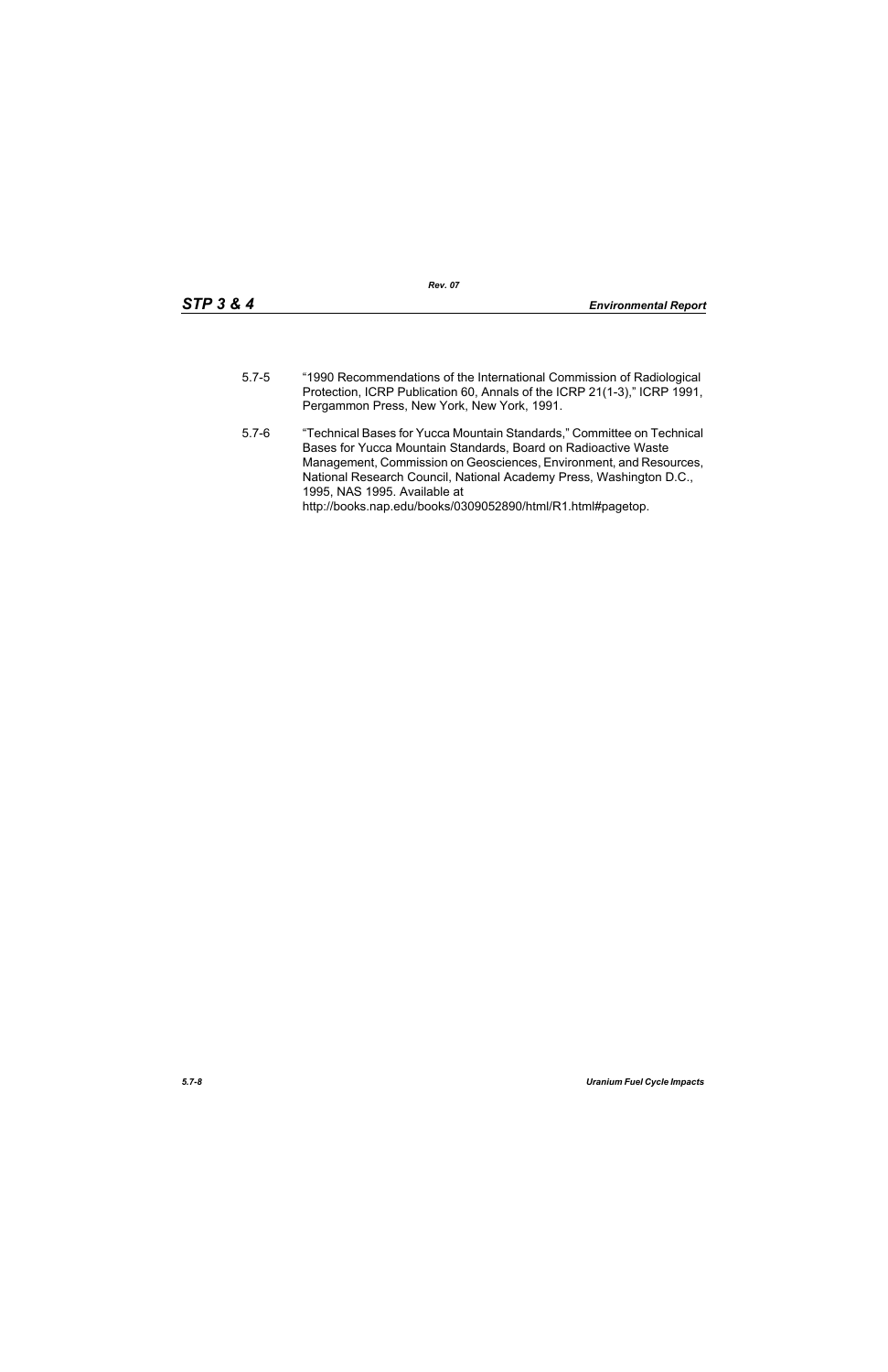| <b>Environmental Considerations</b>      | <b>Reference</b><br><b>Reactor</b> | <b>ABWR</b> |  |
|------------------------------------------|------------------------------------|-------------|--|
| <b>Natural Resource Use</b>              |                                    |             |  |
| Land (acres)                             |                                    |             |  |
| Temporarily committed [2]                |                                    | 160         |  |
| Undisturbed area                         | 79                                 | 127         |  |
| Disturbed area                           | 22                                 | 35          |  |
| Permanently committed                    | 13                                 | 21          |  |
| Overburden moved (millions of MT)        | 2.8                                | 4.5         |  |
| Water (millions of gallons)              |                                    |             |  |
| Discharged to air                        | 160                                | 257         |  |
| 11,090<br>Discharged to water bodies     |                                    | 17,800      |  |
| Discharged to ground                     | 127                                | 204         |  |
| Total                                    | 11,377                             | 18,200      |  |
| <b>Fossil Fuel</b>                       |                                    |             |  |
| Electrical energy (thousands of MW-hour) | 323                                | 520         |  |
| Equivalent coal (thousands of MT)        | 118                                | 190         |  |
| Natural gas (millions of scf)            | 135                                | 220         |  |
| Gases (including entrainment) [3]        |                                    |             |  |
| $SO_{x}$                                 | 4400                               | 7050        |  |
| $NO_x$ [4]                               | 1190                               | 1910        |  |
| hydrocarbons                             | 14                                 | 22          |  |
| CO                                       | 29.6                               | 47          |  |
| particulates                             | 1154                               | 1850        |  |
| Other gases                              |                                    |             |  |
| F                                        | 0.67                               | 1.1         |  |
| HCI                                      | 0.014                              | 0.022       |  |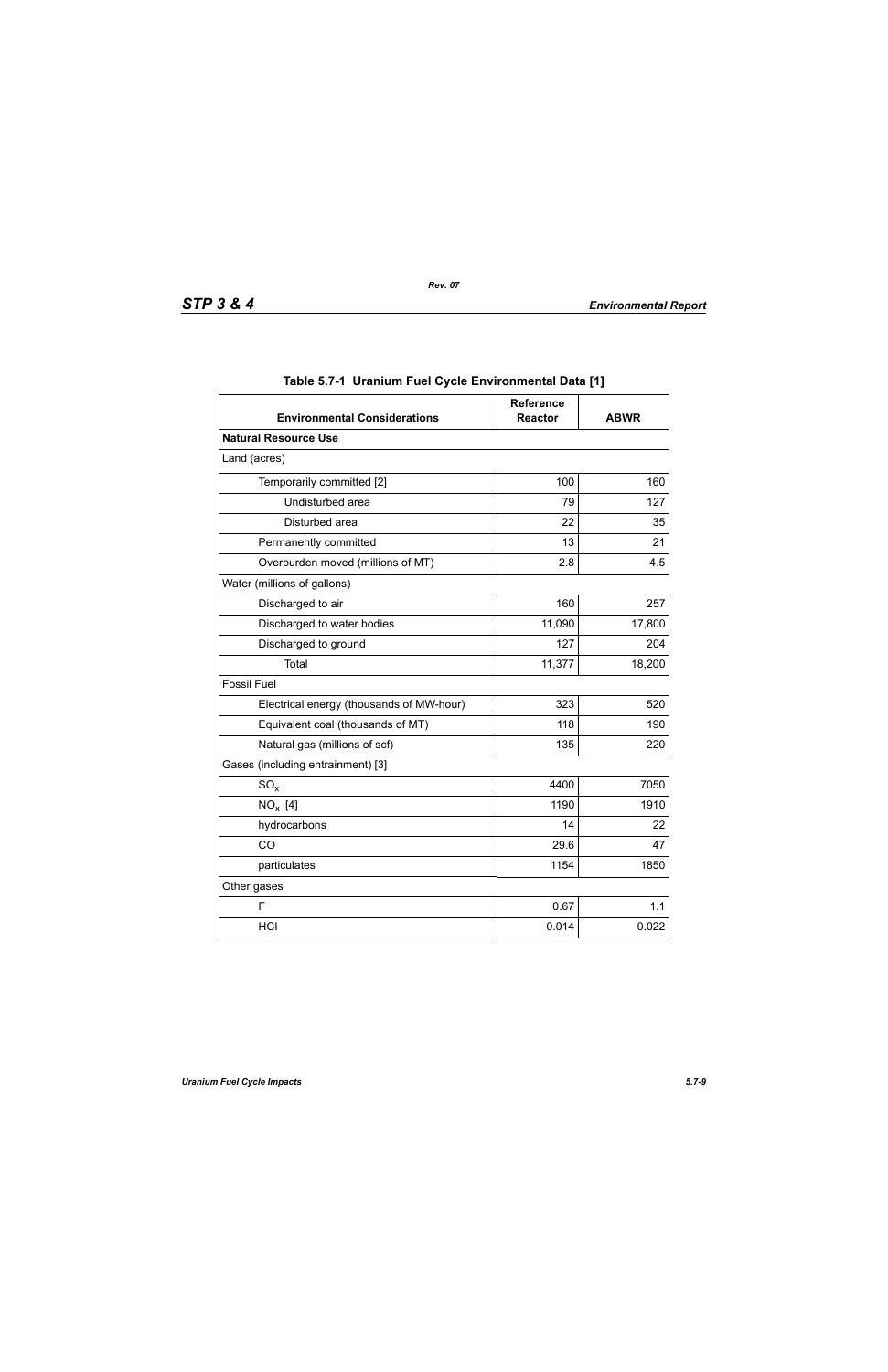| <b>Environmental Considerations</b>  | Reference<br><b>Reactor</b> | <b>ABWR</b> |
|--------------------------------------|-----------------------------|-------------|
| Liquid                               |                             |             |
| SO <sub>4</sub>                      | 9.9                         | 16          |
| NO <sub>3</sub>                      | 25.8                        | 41          |
| fluoride                             | 12.9                        | 21          |
| $Ca++$                               | 5.4                         | 8.7         |
| $CI-$                                |                             | 14          |
| $Na+$                                | 12.1                        | 19          |
| NH <sub>3</sub><br>10                |                             | 16          |
| Fe                                   | 0.4                         | 0.64        |
| Tailings solutions (thousands of MT) | 240                         | 380         |
| Solids                               | 91,000                      | 146,000     |
| Effluents - Radiological (curies)    |                             |             |
| Gases (including entrainment)        |                             |             |
| $\overline{222}$ Rn                  | [5]                         | [5]         |
| $\overline{^{226}}$ Ra               | 0.02                        | 0.032       |
| $230$ Th                             | 0.02                        | 0.032       |
| U                                    | 0.034                       | 0.055       |
| <sup>3</sup> H (thousands)           | 18.1                        | 29          |
| 14 <sub>C</sub>                      | 24                          | 38          |
| 85Kr (thousands)                     | 400                         | 640         |
| $\overline{106}$ Ru                  | 0.14                        | 0.22        |
| 129 <sub>l</sub>                     | 1.3                         | 2.1         |
| 131                                  | 0.83                        | 1.3         |
| $\overline{99}$ Tc                   | [5]                         | [5]         |
| Fission products and TRU             | 0.203                       | 0.33        |